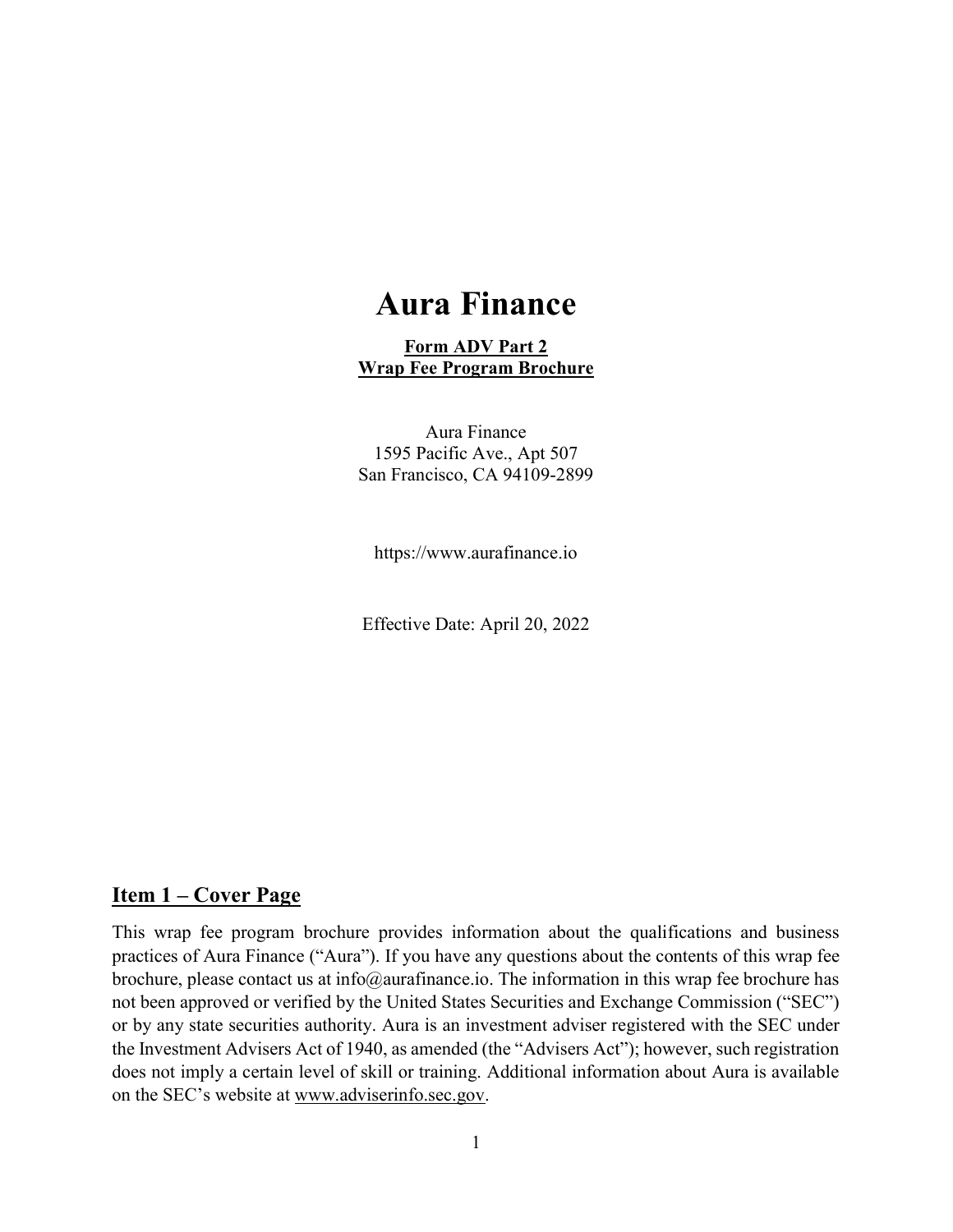### Item 2 – Material Changes

This initial Wrap Fee Brochure ("Brochure") is dated April 20, 2022 and is the most recent update of Aura's disclosures.

Additional information about Aura, including a full copy of the current brochure, is also available on the SEC's website (www.adviserinfo.sec.gov).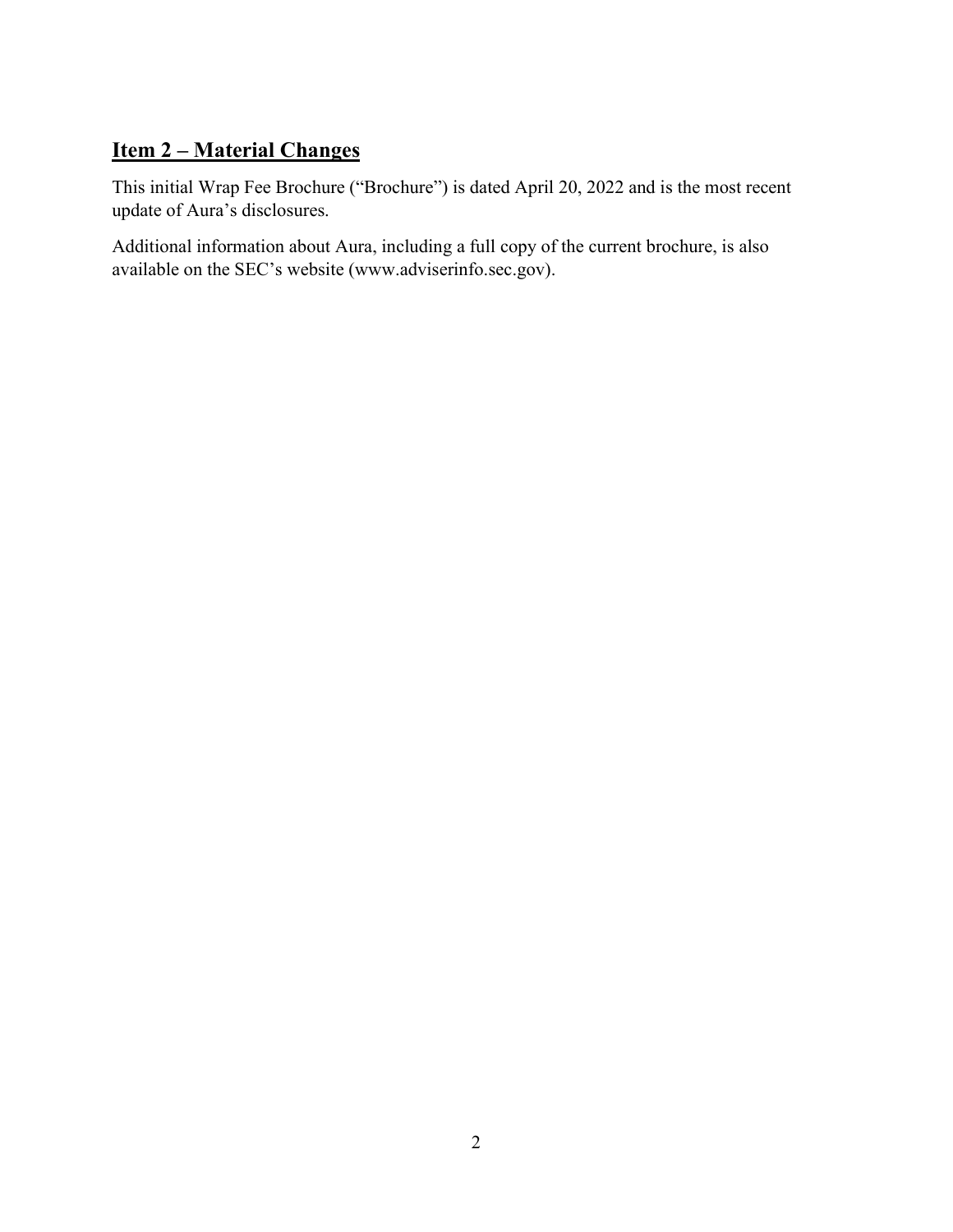## Item 3 – Table of Contents

| Item 2: Summary of Material Changes                       | $\overline{2}$ |
|-----------------------------------------------------------|----------------|
| Item 3: Table of Contents                                 | 3              |
| Item 4: Services, Fees, and Compensation                  | 4              |
| Item 5: Account Requirements and Types of Clients         | 8              |
| Item 6: Portfolio Manager Selection Evaluation            | 10             |
| Item 7: Client Information Provided to Portfolio Managers | 14             |
| Item 8: Client Contact with Portfolio Managers            | 15             |
| Item 9: Additional Information                            | 15             |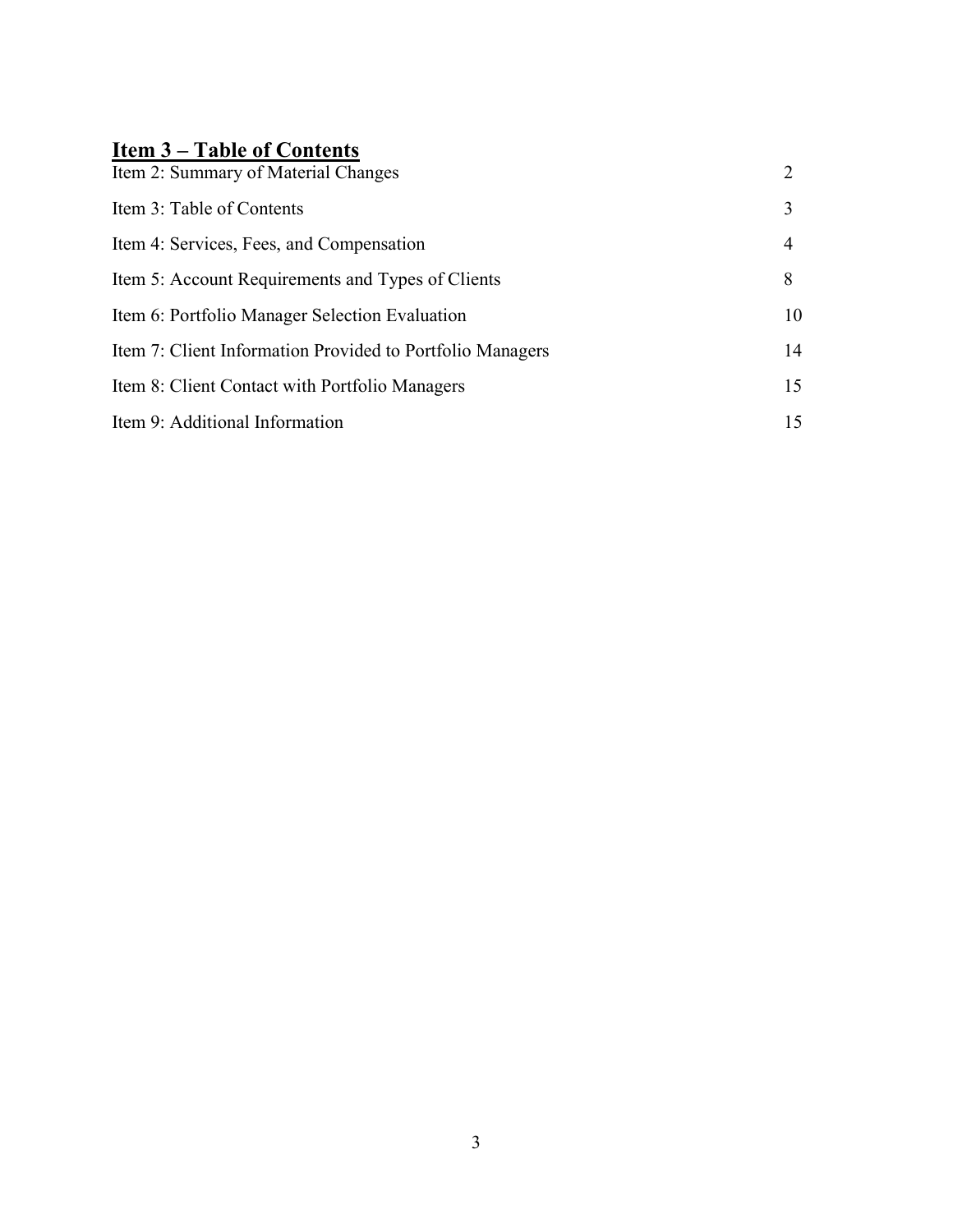#### Item 4 Services, Fees, and Compensation

#### Introduction

This Brochure describes the wrap fee program offered by Aura that bundles or "wraps" discretionary investment advisory services, brokerage, custody, clearing and settlement, as well as other administrative services together and charges a single inclusive fee. Aura Finance, doing business as Aura, ("Aura" or "Firm") provides automated discretionary investment advisory services to Clients via the Aura investment program (the "Program"). Aura helps Clients build smart financial habits and manage wealth by providing financial education, tools guidance, and simplifying the way Clients save and invest. Aura is registered with the United States Securities and Exchange Commission ("SEC") and provides all investment advisory services exclusively through virtual interaction conducted over the Internet. Aura does not offer tax, accounting, or legal advice.

#### Program Description

Aura interacts with Clients primarily through a technology platform developed and maintained by Aura's parent company, Aura (as defined below), that is available through Aura's mobile application ("Platform"). The Firm provides automated investment advice and delivers advisory services to Clients exclusively through the Platform. Aura does not provide investment advice in person, over the phone, live chat, or in any other manner other than through the Platform.

The Program is an automated, web-based algorithmic system designed to help Clients invest regularly, diversify, and think long-term about their financial futures.

Clients are required to input personal information via the Client registration process ("Suitability Questionnaire"), which may include, but is not limited to, information about a Client's identity, liquidity needs, age, e-mail address, physical address, location, citizenship, financial situation, or other information as requested on the Platform ("Client Information"). The Program provides automated investment advice based solely on Client responses to the Suitability Questionnaire. Aura will periodically remind Clients to review and update their Suitability Questionnaire. Clients agree to promptly update any Client Information provided to Aura that is no longer accurate using the Platform.

Based on the information the Client provides on the Platform, Aura uses the Program to provide the Client with automated investment advice with respect to the Firms' various model portfolios.

Each of the models offered through the Program consist of publicly traded single stocks, treasuries, fixed income, municipal bonds, and exchange traded funds ("ETFs"). The models seek to follow an "Aggressive," "Moderate," and "Long Term" investing approach. The model recommendation is based solely on Client provided responses to the Suitability Questionnaire. There may be tracking error in the performance of an ESG portfolio as compared to a non-ESG portfolio that is managed to the same risk profile. The Adviser's model portfolios will not include leverage or derivatives except where such investments are within an ETF that is included in the portfolio. The Adviser anticipates each model portfolio (described below) will consist of a sub-portfolio of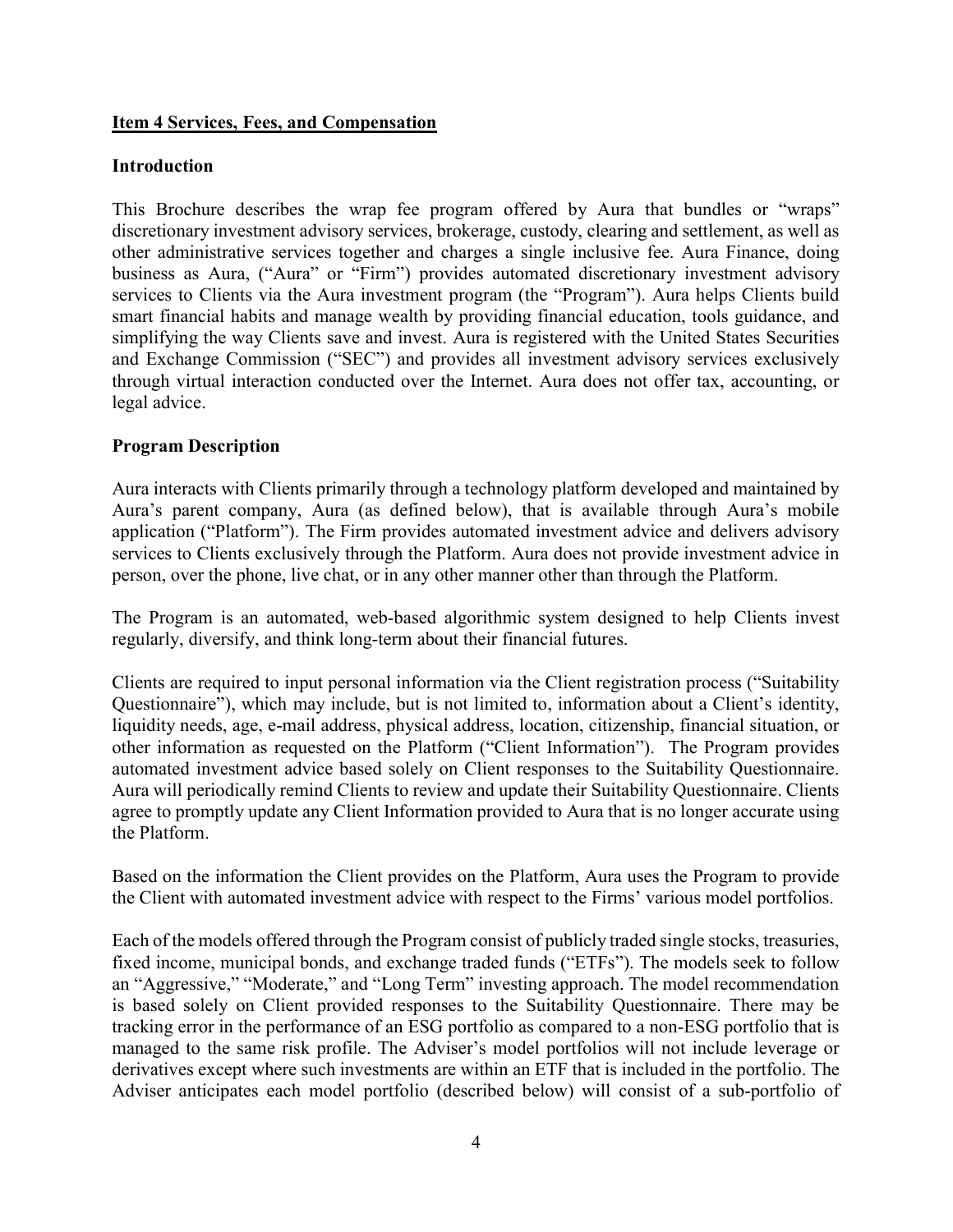individual equities and one or more ETFs. Fixed income allocations will be represented by one or more ETFs. The equity component of any model portfolio will be represented by U.S. and non-U.S. global equities based on criteria established by the Adviser. The Adviser reserves the ability to remove individual stocks that otherwise would be included in its discretion, such as if the ability to trade a particular stock becomes too burdensome in a particular jurisdiction.

Although the Platform recommends the model portfolio the algorithm believes is best suited for the Client based on Suitability Questionnaire responses, Clients may opt to invest in a more conservative or more aggressive model than recommended if they choose to do so.

Aura, through Atomic Brokerage ("Atomic"), an unaffiliated financial services company that provides technological and operational support to Aura, also offers automated investment portfolios that apply environmental, social and governance ("ESG") factors to the Client's chosen model ("Lean-In Portfolios"). The Lean-In Portfolios are built with an index pre-screened to exclude securities of companies that do not meet the Program's ESG criteria. The Program identifies companies with similar fundamental business and investment characteristics, such as capitalization size, dividends, risk, and industry exposure that meet the applicable ESG criteria. Through the use of algorithmic modeling, a representative sampling process gives a higher investment weight to businesses that display superior ESG characteristics. The Program also spotlights companies with better environmental ratings in multiple sustainability areas, including carbon emissions and water usage. Social responsibility is also gauged by looking at diversity and inclusivity metrics at the employee, management, and board levels.

Aura utilizes Atomic to assemble independent reports and other information from business analysts on the ESG practices of corporations in its indices and offers clients the option to exclude corporations that do not meet certain metrics established by Aura/Atomic. While the Program seeks to ensure its Lean-In Portfolios have a similar risk and return profile to the non-ESG model portfolios, they will naturally have some variation in outcome compared to portfolios without these screens. In the current investment ecosystem, information technology companies are more likely to be stewardship leaders, meaning they tend to figure more heavily in the Lean-In portfolios. This proportion will likely fluctuate over time, depending on many factors, including but not limited to, changes in management, technology, and regulation across the investment landscape.

Clients may impose reasonable investment restrictions on the management of the Client's Aura Account. Such restrictions may result in a Client's Aura Account being concentrated in one or a few sectors, industries, or securities. Concentrated positions typically increase the risk and volatility of the Aura Account and will result in a decrease in portfolio diversification. Clients who implement an investment decision that is outside the scope of the Program recommendations should understand that such a decision may not be appropriate based on the Client's risk profile and that the Client's portfolio may underperform over any time horizon than a portfolio designed by the Program.

Clients who want to implement the Program's recommendation and invest utilizing one of the Firm's model portfolios are required to enter into an investment advisory agreement ("Advisory Agreement") with Aura and a brokerage agreement ("Brokerage Agreement") with Pershing LLC ("Pershing") or Atomic, registered broker-dealers unaffiliated with Aura.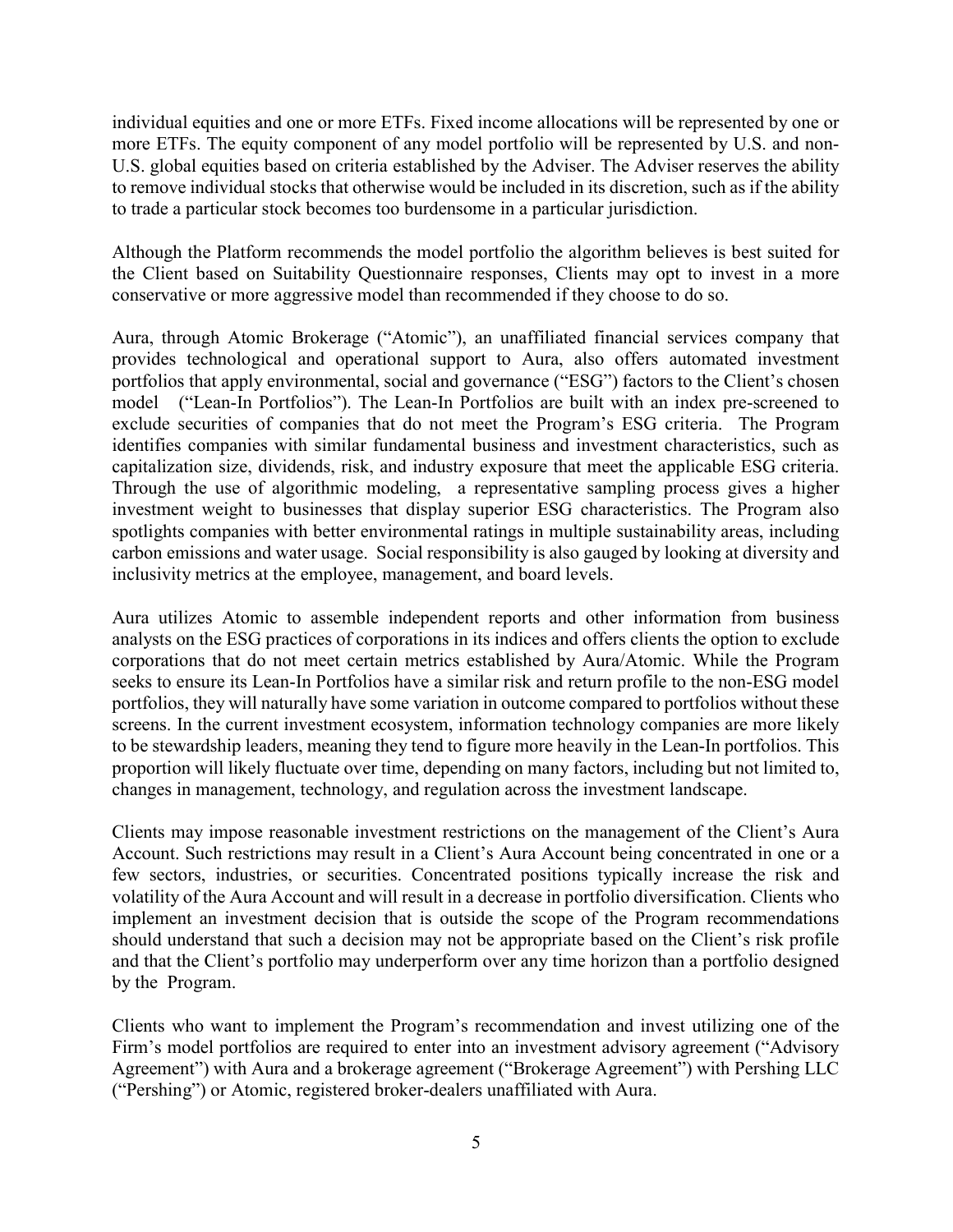The Advisory Agreement discusses the automated advisory services the Client will receive, the fees charged to the Client, and the conditions of the Client's advisory relationship with Aura. Our advisory relationship begins upon the Firm's acceptance of the Advisory Agreement. Any preliminary information provided to the Client before the Firm accepts the Advisory Agreement does not constitute investment advice under the Investment Advisers Act of 1940, as amended ("Advisers Act"), and should not be relied on as such.

The Brokerage Agreement describes how Pershing and Atomic will act as the clearing brokers and qualified custodians for the Client's Account. Under the terms of the Brokerage Agreement, the Client authorizes Pershing or Atomic to establish and carry the Client's Account that holds the Client's securities and cash and records the Client's transactions in the Program.

#### Dividend Reinvestment

The Program automatically reinvests dividends and distributions paid by securities in the model portfolios back into the Client account. This reinvestment will trigger tax liability for Clients without any corresponding payment to offset such tax liability. Clients will either have to pay their tax liability for the dividend reinvestments with separate money or withdraw money from their account to satisfy any applicable tax liability. Clients may opt-out of such reinvestments.

#### Model Portfolios

Aura currently offers algorithmic models designed to represent an Aggressive, Moderate and Long-Term investing approach. The Aura portfolios are designed to seek total return through exposure to a diversified portfolio of international and US equities, fixed income, treasuries, ETFs, and municipal bonds. As part of the algorithmic portfolio analysis and review process, the Program may add, remove, re-categorize or replace investments available under the Program. In the event an investment is removed, it will no longer be available for additional investing. In the event an investment is removed and replaced with another substantially similar investment, Aura may liquidate Client positions to cash and reinvest in the replacement Investment.

The models are designed to help promote diversification and long-term growth as appropriate within the context of Client-specific age, risk tolerance and investment time horizon, among other factors and information provided in the Client Questionnaire.

#### Rebalancing of Model Portfolios

The Program manages Client Accounts in an automated fashion. This means that the algorithm will make trades in the Client's Account to maintain the target investment allocations within each model portfolio. The Program utilizes software to conduct this trading to invest Client deposits, fund Client withdrawals and perform rebalancing to maintain the target portfolio allocation in each model portfolio.

An account will be rebalanced when withdrawals or deposits are made into the account. The Program will also perform rebalancing of Client portfolios if the holdings deviate from the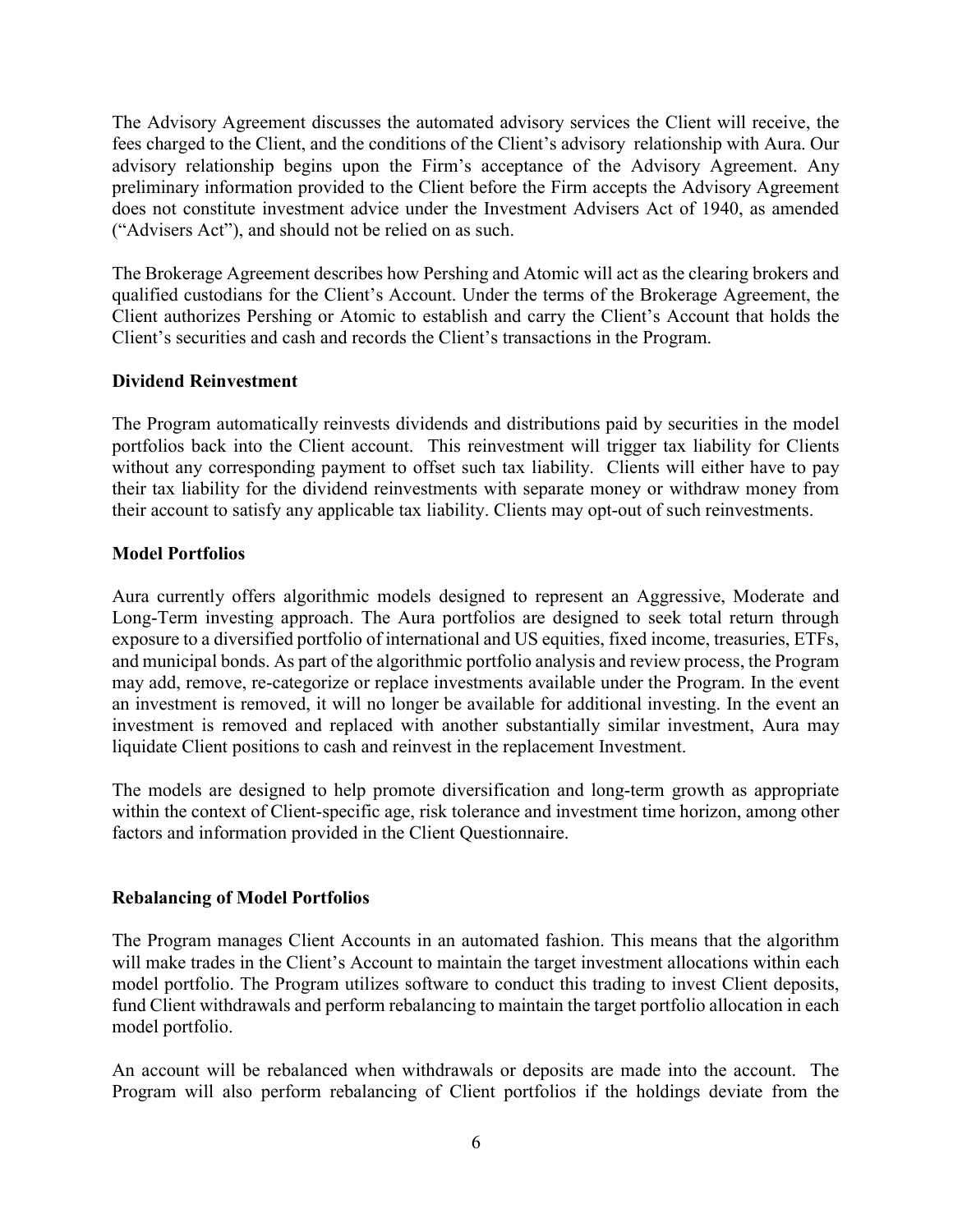applicable model's target asset allocation or in certain cases due to harvesting tax losses. In this way, Aura seeks to maintain the client's target asset allocation through market fluctuation, withdrawals, deposits, and other events that may cause deviations while seeking to minimize the transaction costs of frequent portfolio rebalancing. Rebalancing transactions are automatic, as are dividend reinvestments.

The rebalancing and reinvestment processes are automated and not limited in terms of frequency. As a result, the Program may sell over-concentrated ETFs or securities and use the proceeds to buy under-concentrated ETFs or securities to bring Portfolios in line with their target allocations regardless of market or other dynamics. The risks and limitations of the automated process could result in the continued purchase of underperforming ETFs or securities and the sale of better performing ETFs or securities to achieve the targeted allocation. Aura does so on a best-efforts basis and does not take into account individual market or legal circumstances, but does take into account individual tax circumstances, such as tax loss harvesting. In some market conditions, this may create capital gains and potentially other tax liabilities. All transaction costs are rolled into the Aura Fee paid by the customer. Any costs imposed by the manager of the ETF would be expressed through the pricing of the ETF.

Client is responsible for logging in to their Account(s) regularly to review performance and access trade confirmations, periodic account statements, and other information available to Clients. If the Client identifies any discrepancies, the Client should promptly report them to Aura by emailing Aura at info@aurafinance.io.

#### Aura Fee

Aura charges Clients a Wrap Program Fee based on total net deposits in their account. Aura charges Clients a Wrap Program Fee based on the total net deposits in their account. For Clients with greater than \$10,000 in net deposits, Aura charges a Wrap Program Fee of 100 basis points (1.00%) per year (asset-based fee). The Wrap Program Fee is not based upon transactions in a Client account, but rather is a bundled fee, which includes the costs for advisory services, execution, clearance, custody and account reporting. For Clients who have less than \$10,000 in net deposits, Aura charges a Wrap Program Fee of \$6.00 per month (fixed fee). All fees are assessed on a monthly basis at the beginning of each month. The \$10,000 net deposit threshold is calculated at the end of the month using net transfers. The asset-based fee is assessed based on the daily average market value of a Client's portfolio over the previous month. Aura may from time to time, in its sole discretion, offer lower fees through promotions, referrals and other discounts to some Clients that differ from the Wrap Program Fee stated above. It is per client, not per account. In addition, the wrap fee may be higher or lower than that charged by other sponsors of comparable wrap fee programs.

Since the asset-based fee is determined by average daily account balance, if assets are deposited into or withdrawn from an account after the inception of a month, the base fee payable with respect to such assets is adjusted accordingly. For the initial period of an engagement, the Wrap Program Fee is calculated on a pro rata basis. In the event the Advisory Agreement is terminated, the Wrap Program Fee for the final billing period is prorated through the effective date of the termination and the outstanding portion of the Wrap Program Fee is charged to the Client.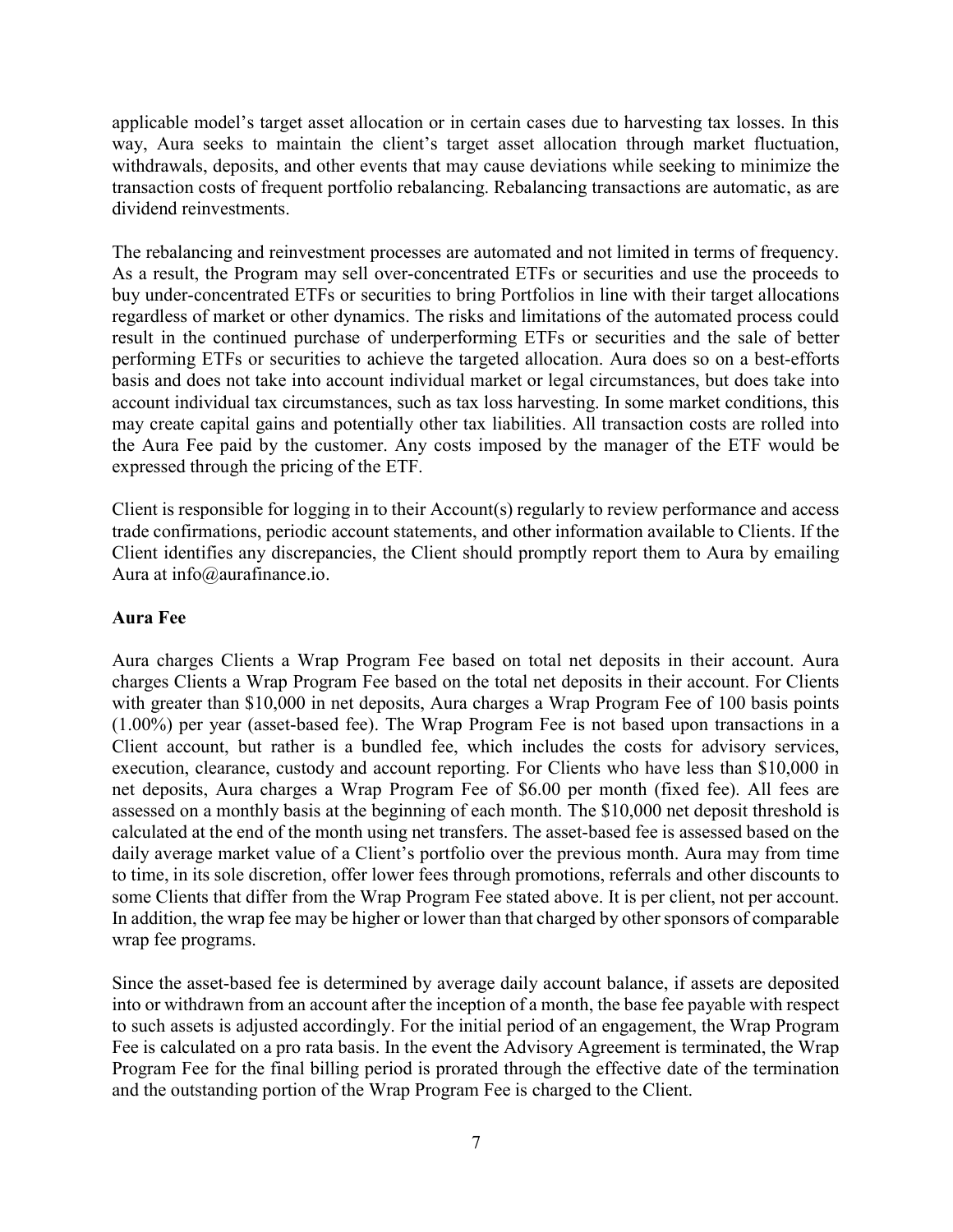A wrap fee account may not be in the best interest of a Client with minimal or no trading activity as compared to a non-wrap fee account or brokerage account where the Client would otherwise pay trading costs as incurred but a lower fee in a non-wrap account or no advisory fee in a brokerage account. In that case, Clients would not receive the services provided by Aura, which are designed, among other things, to determine which investments are appropriate for the portfolio and the Client's account.

After the Client's Aura Account is opened and funded, as applicable, the Aura Fee will be automatically deducted from one of either the Client's Aura Account or the Client's Funding Account. The Aura Fees vary as Aura's services themselves vary. This will result in one Client paying different fees (as applicable) than another Client for similar services. In addition, lower fees for comparable services described may be available from other sources. The Custodian may, as necessary and in its sole discretion, sell securities in the Client's Aura Account to generate free cash in order to deduct the Aura Fee.

The Client authorizes and directs the Custodian to charge the Aura Fee to the Client's debit or credit card, deduct the Aura Fee directly from the Client's Funding Account and/or to instruct the Custodian to sell, as necessary, securities in the Client's Aura Account and to transfer money out of the Client's Aura Account to pay Aura the Aura Fee and, if any, other fees due under or as described in the Advisory Agreement. The Client agrees and acknowledges that such fee deduction may trigger rebalancing of the Client's Aura Account, in accordance with Aura's rebalancing procedures and portfolio management system, including as described in the Advisory Agreement. Fees deducted from the Client's Aura Account will be reflected in the account statements provided to the Client by the Custodian.

The Client agrees and acknowledges that the Client is responsible for paying any and all fees, including, without limitation, the Aura Fee, that the Client owes pursuant to the Advisory Agreement. The Client is responsible for maintaining complete and accurate billing and contact information with Aura. The Client acknowledges that such fees may change from time to time and will be available on the Website and in the Brochure and Relationship Summary. In the event of a change in fees, Aura will provide the Client notice electronically via the Platform. The Client agrees to check the Platform from time to time for updates to the Aura Fees applicable to the Client.

Clients should be aware that to the extent the Adviser invests in ETF securities, they will pay two levels of advisory compensation – the advisory fees charged by the Adviser plus any management and other fees charged by the ETF, which is described in the ETF's offering documents. This will cause a higher investment advisory cost (and lower investment returns) than if a client purchased the ETF directly. Aura does not charge performance-based fees.

#### Item 5 Account Requirements and Types of Clients

Aura provides discretionary investment advisory services to natural persons who are (i) legal U.S. residents, (ii) maintain and link a checking account or other verified funding source with a U.S. bank or financial institution to their Aura Account, (iii) pass Aura's identity verification protocols, and (iv) are at least 18 years of age or older. Currently, we don't offer services to name a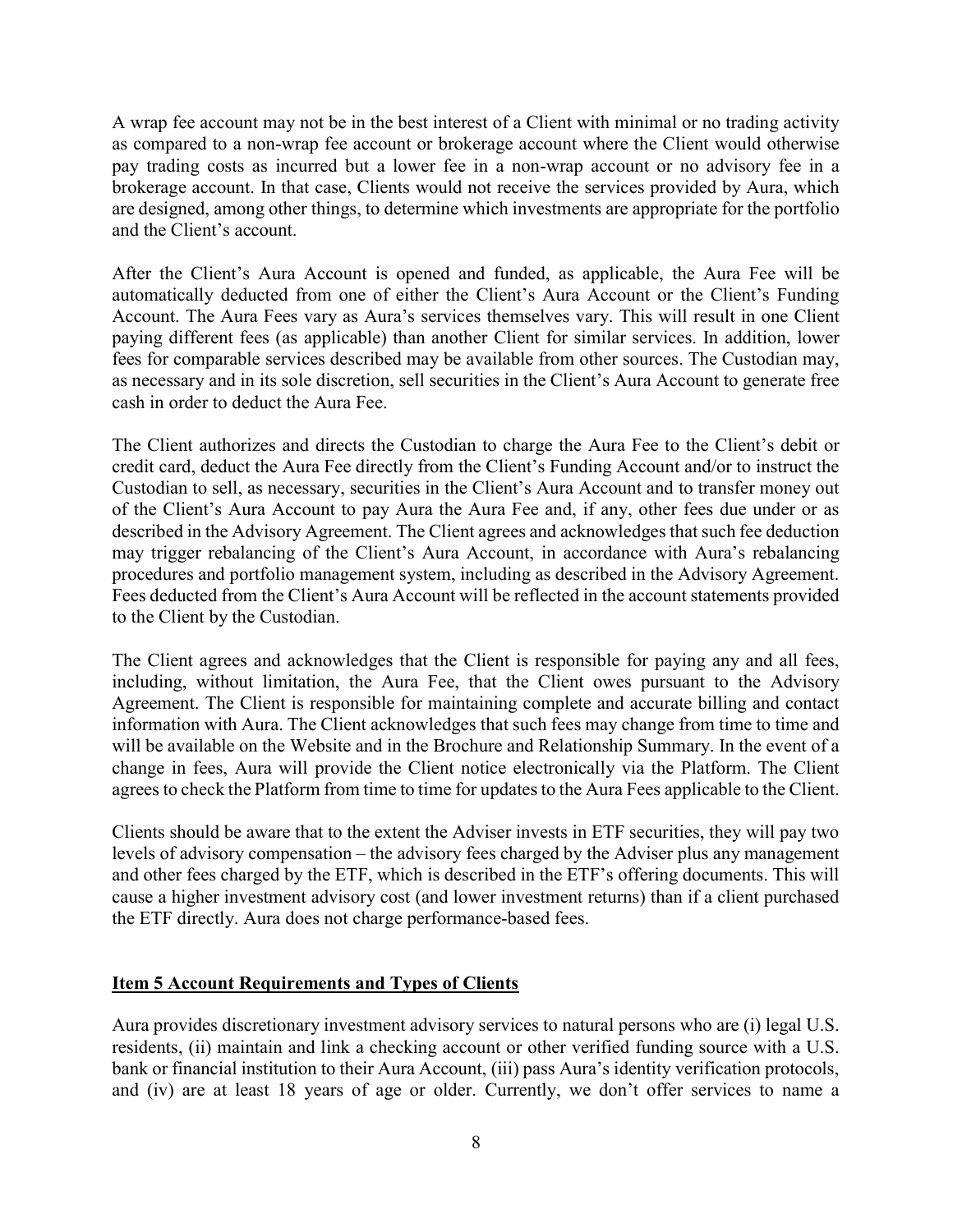beneficiary for each Aura Account. There is no minimum account size, but the minimum investment is \$5. Aura Accounts may not be jointly held, held through a trust, or funded by business checking accounts.

Aura is a regulated financial institution and may be obligated to prevent the opening of an account or to close an existing account if details arise that would classify such an account as a high risk under Aura's account opening and maintenance procedures. Aura conducts identity and address verification for all users opening accounts through Atomic. These are part of "Know Your Customers" (KYC) screens required to open investment accounts. Aura reserves the right to reject or close accounts based on risks that may present themselves in customer screening and ongoing monitoring of accounts.

Clients who seek the algorithmic investment advisory services provided by Aura should consider the differences in the digital nature of the services and how they are delivered. Accordingly, clients should note the following:

- The Firm provides its services through an online platform and mobile application. This means that all clients must acknowledge their ability and willingness to conduct their relationship with the Firm on an electronic basis. Under the terms of the Advisory Agreement each client must agree to receive all account information and account documents (including documents that are required to be delivered for regulatory purposes), and any updates or changes to same, through their access to the Firm's website and the Firm's electronic communications. The Firm's investment advisory service, the signature for the Investment Advisory Agreement and all documentation related to the advisory services are all managed electronically. The Firm generally does make individual representatives available to discuss servicing matters with clients.
- The Firm's algorithms are designed to tailor investment advice to each client's specific circumstances. To provide suitable investment recommendations, the Firm collects information from each client through the Client Questionnaire. It is possible that the Client Questionnaire may not capture every circumstance that may be material to a client's personal circumstances. When determining the recommended investment portfolio for the client, the Firm relies on the information it solicits and is otherwise provided by the client. Although the Firm will prompt clients periodically to review their information either through the online platform or mobile application, a client must promptly notify the Firm of any change in financial situation, risk tolerance or investment objectives that might require a review or changes to the client's portfolio. Clients may change their responses to the Client Questionnaire at any time.
- The algorithmic investment advisory service will include investments in securities or exchange traded funds that are unaffiliated with the Firm. Aura does not allow clients to select the securities or funds in their respective portfolios because each such fund that is selected by the Firm is considered part of the overall advisory services provided to clients.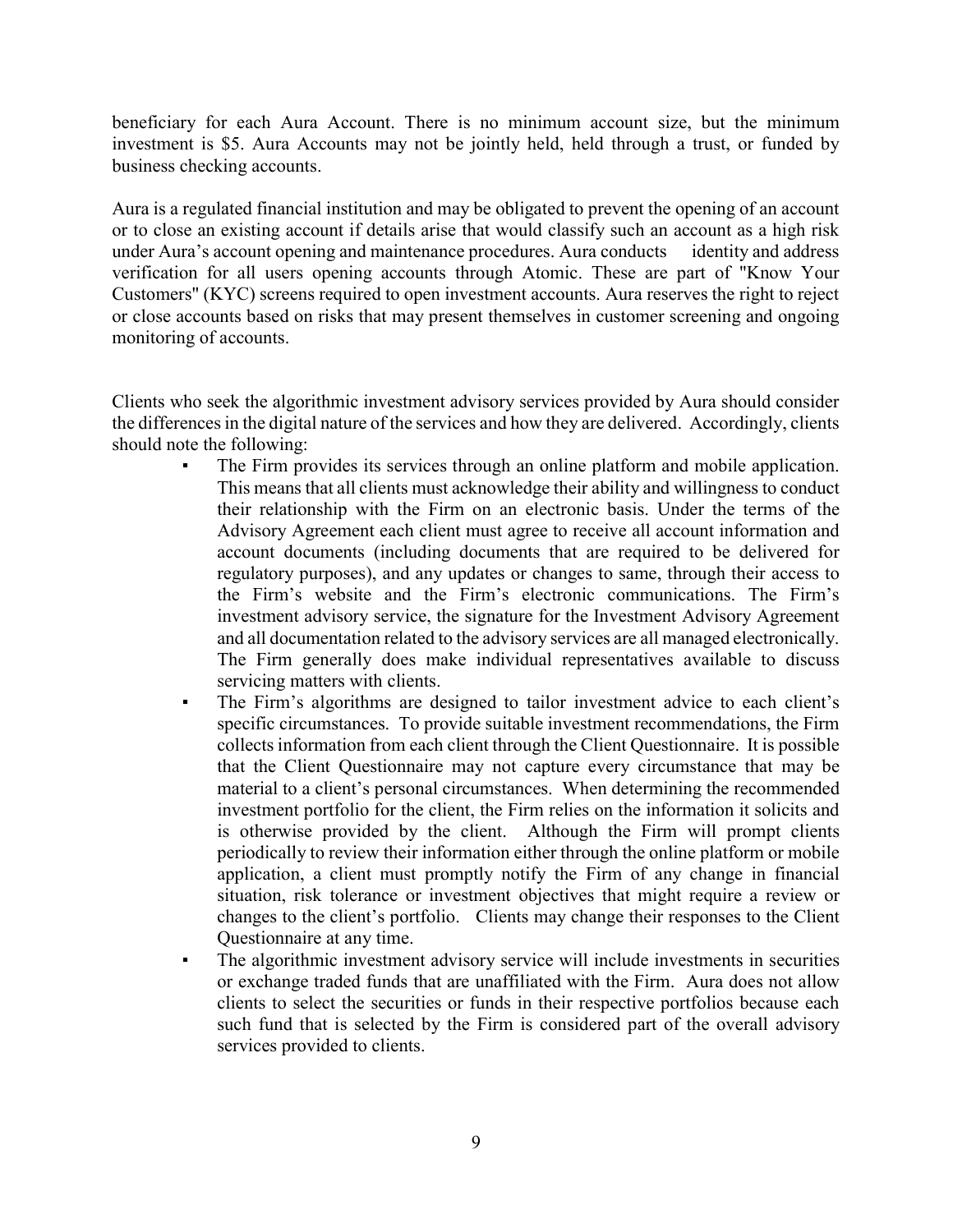#### Item 6 Portfolio Manager Selection Evaluation

#### Investment Philosophy

Aura believes that optimal investment strategies are primarily driven by the length of a Client's investment time horizon, and age, because a Client's capacity for risk-taking depends importantly upon the amount of time they have to withstand and recover from any short-term market volatility, and their ability to replace any potential losses with future non-investment income.

Aura believes in the Efficient Market Hypothesis, which is an economic theory that states that market prices reflect all available information and that on a risk-adjusted basis individual investors cannot consistently beat the market.

Accordingly, Aura's algorithmic investment advice is primarily based on a Client's investment time horizon, age and the following principles: (i) equities, as an asset class, generally have a high probability of outperforming other broadly accessible and liquid asset classes in the long-term, (ii) adjusted for fees, low cost passive investing (e.g., beta strategies), implemented using low-cost index-based ETFs, generally outperform high cost (e.g., alpha-seeking) active funds, (iii) fixed income assets hedge portfolios against equity drawdown (i.e., negative returns), (iv) diversification across asset classes reduces the volatility of investment performance, and (v) adapting investment advice to an investor's emotional biases and personal beliefs results in a greater commitment to consistent investing on the part of the investor.

Aura employs a long-only approach when constructing its model portfolios. Aura's portfolios consist of only equity and fixed income ETFs. Furthermore, when selecting and monitoring investments in the portfolios, Aura considers a number of qualitative and quantitative factors. Aura's primary sources of information for such considerations include, among others, data provided by third-party data providers and Client portfolio information from Atomic, the thirdparty custodian for Aura Accounts.

The securities made available through the Program represent exposure to a broad array of strategies (e.g., conservative, modest, aggressive balanced risk funds), asset classes (e.g., small-cap, midcap, and large-cap US equities, fixed income, real estate, commodities), industries (e.g., healthcare, defense, consumer), and social beliefs (e.g., racial and gender diversity, governance, environmentally focused). The ETFs included in the Program are individually chosen by the Aura team through the due diligence process. In Aura's due diligence and analysis process, Aura focuses its evaluation on long-term issues related to the management of each ETF, both qualitative and quantitative. Qualitative factors may include fundamental changes in a manager's investment philosophy, organizational structure (e.g., manager tenure), and financial condition (including any significant changes in total assets under management). Quantitative factors may include adherence to fund objectives, performance, volatility, liquidity, and expenses. No single factor will determine whether an ETF should be added, retained, or eliminated; however, certain factors may carry more weight than others in Aura's final analysis.

Aura reserves the right to change, in its sole discretion from time to time and without prior notice to Clients: (i) the number of model portfolios available through the Program that it deems appropriate to address the risk tolerances and investment time horizons of Clients; (ii) the securities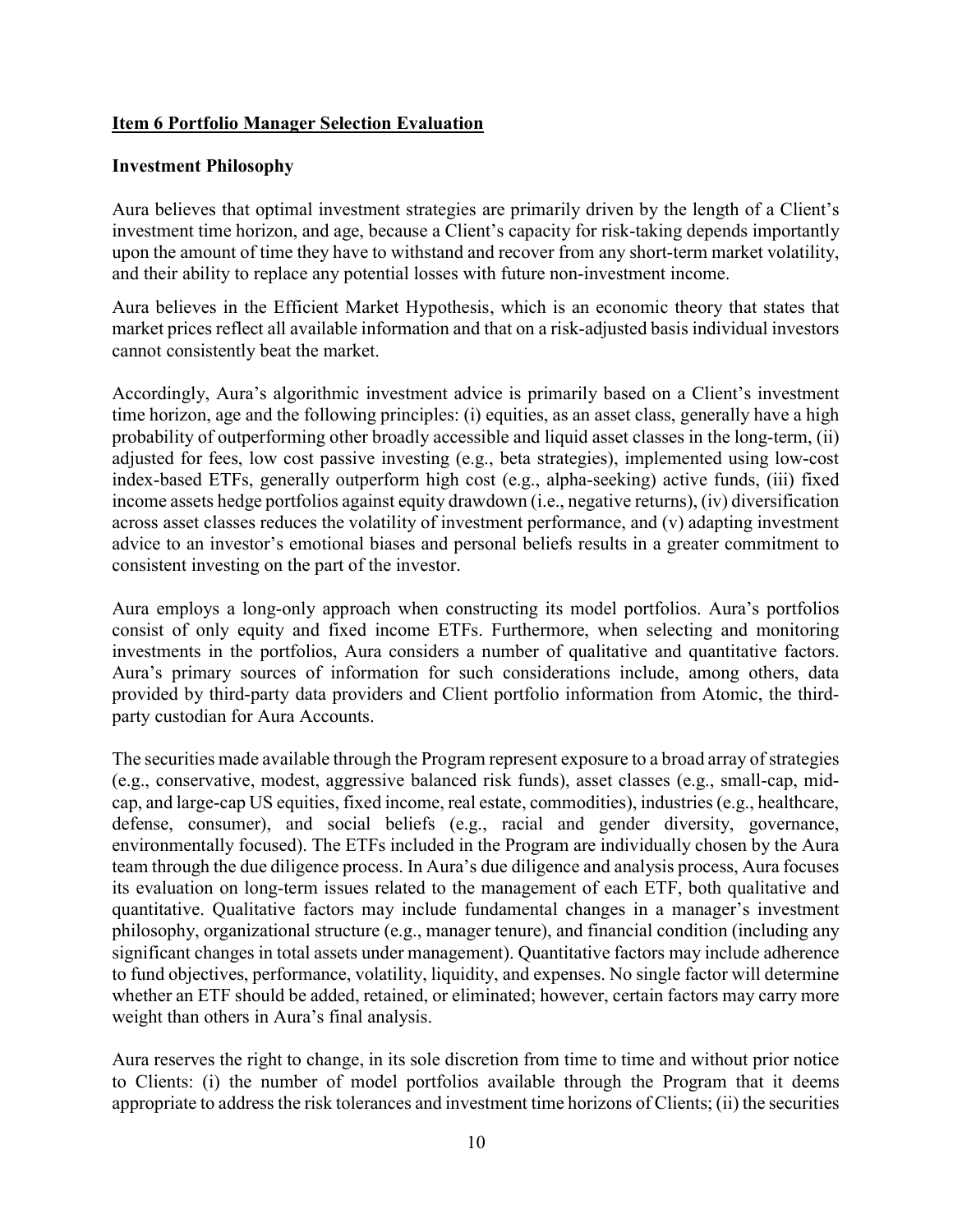and/or ETFs that comprise each of the model portfolios; and (iii) the relative weightings of the securities and/or ETFs within each model portfolio.

#### Program Limitations

The Program is not designed to provide Clients with a comprehensive financial plan and instead is built to recommend one of the Firm's pre-selected model portfolios. Aura's recommendations are dependent on receiving accurate information from Clients. If Clients provide Aura with inaccurate information or fail to update promptly the information provided to Aura when it changes, the quality and applicability of Aura's automated investment advice will be materially impacted. In addition, there may be other information about a Client's personal financial situation that is not elicited through the Suitability Questionnaire that could inform the advice if it were provided. Clients should consider this limitation on Aura's service, which is a function of Aura providing an automated investment advice service.

Furthermore, the Program does not include or account for any assets held within an employee benefit plan are subject to the Employee Retirement Income Security Act of 1974, as amended.

#### Risk Considerations

Aura cannot guarantee any level of performance or that any Client will avoid a loss of Account assets. Any investment in securities involves the possibility of financial loss that Clients should be prepared to bear. When evaluating risk, financial loss may be viewed differently by each Client and may depend on many different risk items, each of which may affect the probability of adverse consequences and the magnitude of any potential losses. The following risks may not be allinclusive but should be considered carefully by a prospective Client before retaining Aura's services. These risks should be considered as possibilities, with additional regard to their actual probability of occurring and the effect on a Client if there is in fact an occurrence.

Market Risk – The price of any security or the value of an entire asset class can decline for a variety of reasons outside of Aura's control, including, but not limited to, changes in the macroeconomic environment, unpredictable market sentiment, forecasted or unforeseen economic developments, interest rates, regulatory changes, and domestic or foreign political, demographic, or social events.

Advisory Risk – There is no guarantee that Aura's judgment or investment decisions about particular securities or asset classes will necessarily produce the intended results.

Software Risk – Aura delivers its investment advisory services entirely through software. Consequently, Aura designs, develops and tests its software before putting such software into production with actual Client Accounts and assets and periodically monitors the behaviors of such software after its deployment. Notwithstanding this design, development, testing and monitoring, it is possible that such software may not always perform exactly as intended or as disclosed on the Platform or disclosure documents, especially in combinations of unusual circumstances.

Volatility and Correlation Risk – Aura's portfolio selection process is based in part on an evaluation of past price performance and volatility to evaluate future probabilities. It is possible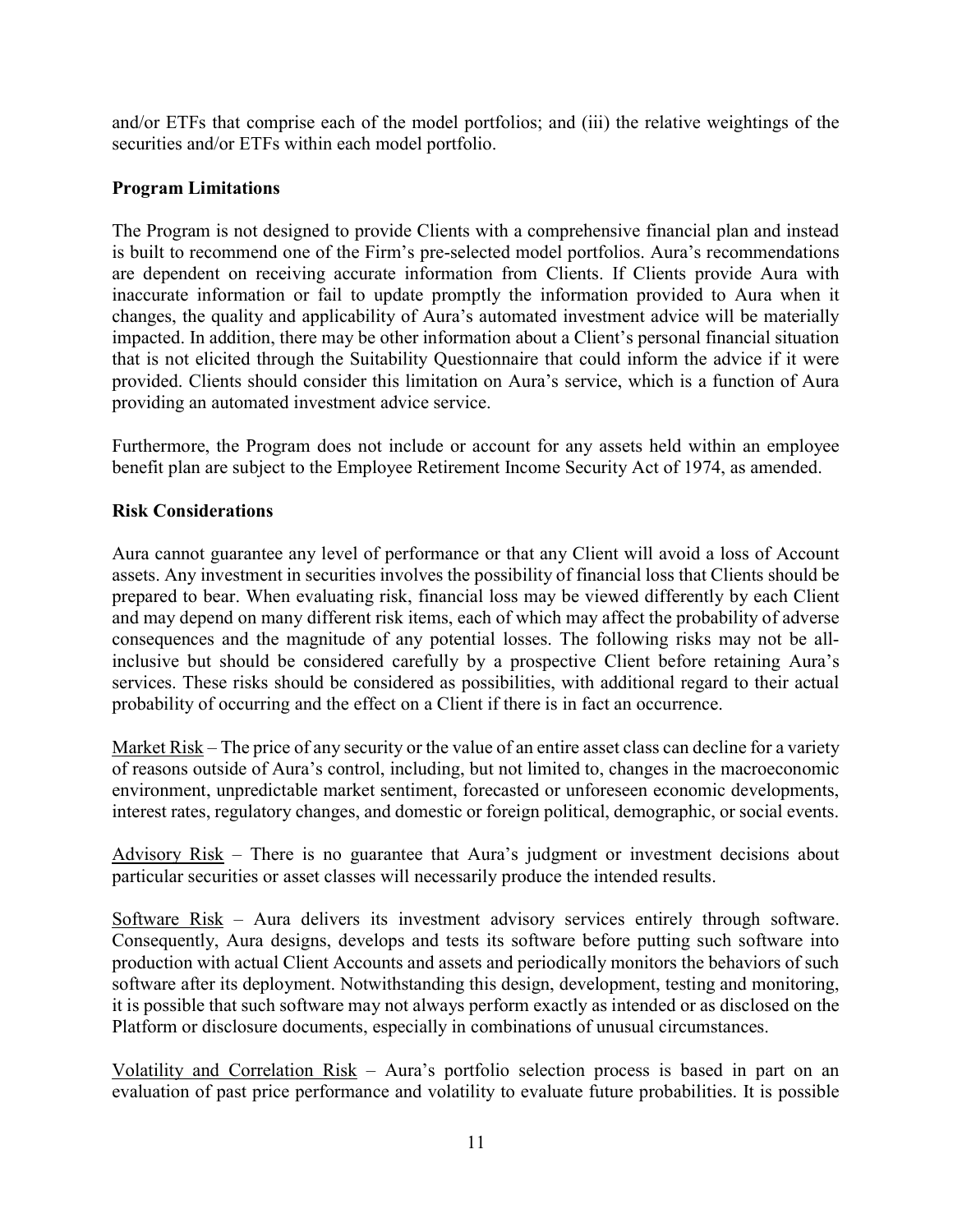that different or unrelated asset classes may exhibit similar price changes in similar directions which may adversely affect a Client's account and may become more acute in times of market upheaval or high volatility. Past performance is no guarantee of future results, and any historical returns, expected returns, or probability projections may not reflect actual future performance.

Liquidity and Valuation Risk – High volatility and/or the lack of deep and active liquid markets for a security may prevent a Client from selling their securities at all, or at an advantageous time or price because Aura's executing broker-dealer may have difficulty finding a buyer and may be forced to sell at a significant discount to market value. Some securities (including ETFs) that hold or trade financial instruments may be adversely affected by liquidity issues as they manage their portfolios. While Atomic values the securities held in Client Accounts based on reasonably available exchange traded security data, Atomic and then in turn Aura may from time to time receive or use inaccurate data, which could adversely affect security valuations, transaction size for purchases or sales, and/or the resulting advisory fees paid by a Client to Aura.

Credit Risk – Aura cannot control, and Clients are exposed to the risk that, financial intermediaries or security issuers may experience adverse economic consequences that may include impaired credit ratings, default, bankruptcy or insolvency, any of which may affect portfolio values or management. This risk applies to assets on deposit with any broker-dealer, notwithstanding asset segregation and insurance requirements that are beneficial to broker-dealer clients generally. In addition, exchange trading venues or trade settlement and clearing intermediaries could experience adverse events that may temporarily or permanently limit trading or adversely affect the value of Client securities. Finally, any issuer of securities may experience a credit event that could impair or erase the value of the issuer's securities held by a Client. Aura seeks to limit credit risk by purchasing ETFs, which are subject to regulatory limits on asset segregation and leverage such that fund shareholders are given liquidation priority versus the fund issuer.

Legislative and Tax Risk – Performance may directly or indirectly be affected by government legislation or regulation, which may include, but is not limited to: changes in investment adviser / financial advisor or securities trading regulation; change in the US government's guarantee of ultimate payment of principal and interest on certain government securities; and changes in the tax code that could affect interest income, income characterization and/or tax reporting obligations (particularly for ETF securities dealing in natural resources). Aura does not engage in tax planning, and in Clients will incur taxable income on their investments and dividend reinvestments without a cash distribution to pay the tax due.

ETF Risks, including Net Asset Valuations and Tracking Error – ETF performance may not match the performance of the index or market benchmark that the ETF is designed to track for a number of reasons including: (i) the ETF will incur expenses and transaction costs not incurred by any applicable index or market benchmark; (ii) certain securities comprising the index or market benchmark tracked by the ETF may, from time to time, be unavailable; and (iii) supply and demand in the market for either the ETF and/or for the securities held by the ETF may cause the ETF shares to trade at a premium or discount to the actual net asset value of the securities owned by the ETF. Certain ETF strategies include the purchase of fixed income, commodities, foreign securities, American Depositary Receipts, or other securities for which expenses and commission rates could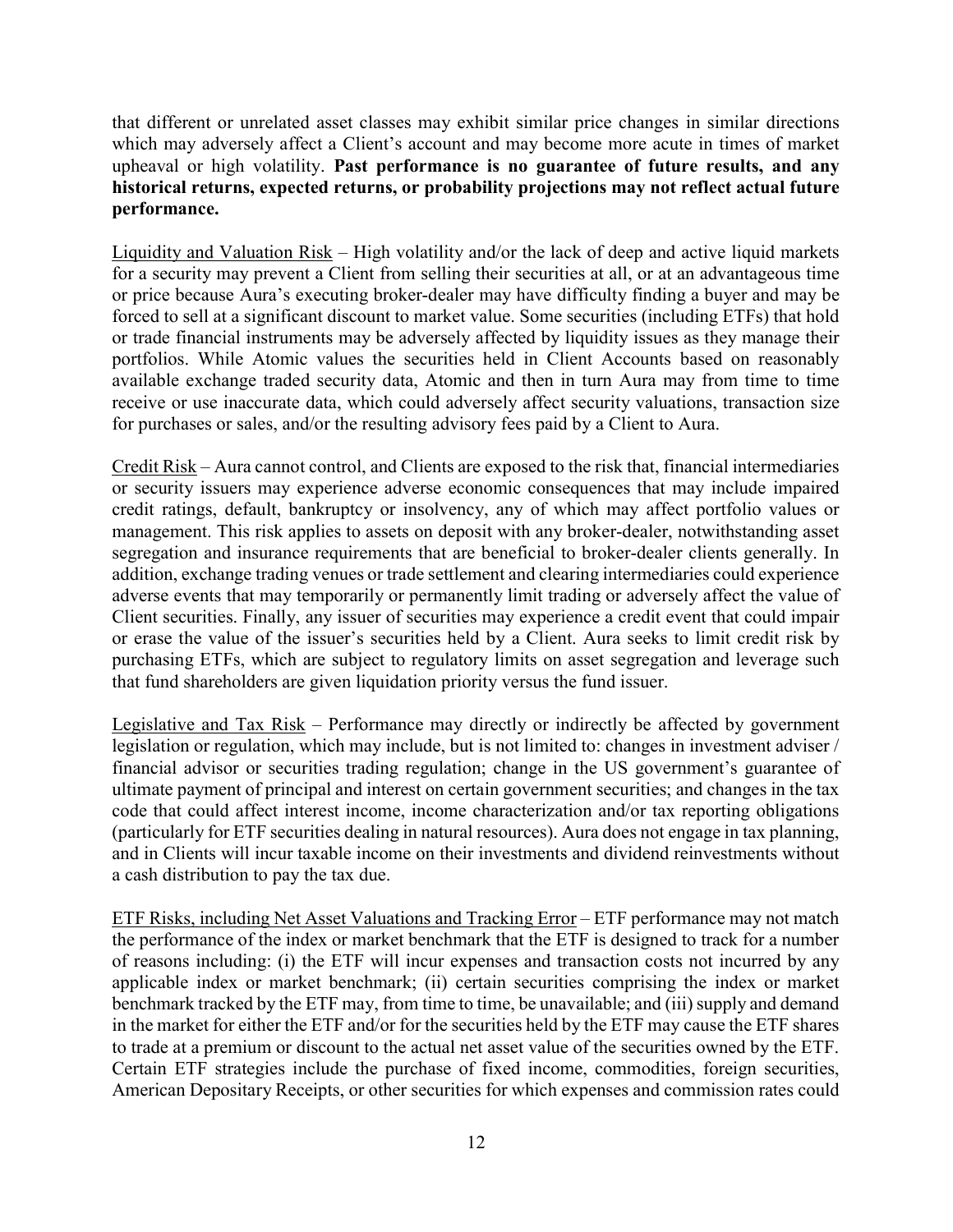be higher than normally charged for exchange traded equity securities, and for which market quotations or valuation may be limited or inaccurate. Clients should be aware that to the extent they invest in ETF securities they will pay two levels of advisory compensation – advisory fees charged by Aura plus management fees charged by the issuer of the ETF. This scenario will cause a higher advisory cost (and lower investment returns) than if a Client purchased the ETF directly. ETFs include embedded expenses that reduce the fund's net asset value, and therefore directly affect the fund's performance and indirectly affect a Client's portfolio performance or an index benchmark comparison. Expenses of ETF funds include management fees, custodian fees, brokerage commissions, and legal and accounting fees. ETF expenses change from time to time at the sole discretion of the ETF issuer. Aura discloses each ETF's current information, including expenses, on its internet site. ETF tracking errors and expenses vary.

Inflation, Currency, and Interest Rate Risks – Security prices and portfolio returns vary in response to changes in inflation and interest rates. Inflation causes the value of future dollars to be worth less and reduces the purchasing power of an investor's future interest payments and principal. Inflation also leads to higher interest rates, which in turn causes the value of fixed income investments to decline. In addition, the relative value of the US dollar-denominated assets managed by Aura are affected by the risk that currency devaluations affect Client purchasing power.

Cybersecurity Risks – With the increased use of technology to conduct business, the Firm and its affiliates are susceptible to operational, information security, and related risks. In general, cyber incidents can result from deliberate attacks or unintentional events that can arise from external or internal sources. Cyberattacks include, but are not limited to, gaining unauthorized access to digital systems (e.g., through "hacking" or malicious software coding) for purposes of misappropriating assets or sensitive information; corrupting data, equipment, or systems; or causing operational disruption. Cyberattacks can also be carried out in a manner that does not require gaining unauthorized access, such as causing denial-of-service attacks on websites (i.e., efforts to make network services unavailable to intended users). Cyber incidents affecting the Firm, its affiliates, or any other service providers (including but not limited to custodians and financial intermediaries) have the ability to cause disruptions and impact business operations, potentially resulting in financial losses, interference with the ability to calculate asset prices, impediments to trading, the inability to transact business, destruction to equipment and systems, violations of applicable privacy and other laws, regulatory fines, penalties, reputational damage, reimbursement or other compensation costs, or additional compliance costs. Similar adverse consequences could result from cyber incidents affecting issuers of securities in which an account invests, counterparties with which an account engages in transactions, governmental and other regulatory authorities, exchange and other financial market operators, banks, brokers, dealers, insurance companies and other financial institutions (including financial intermediaries and service providers) and other parties.

Tax-Loss Harvesting Risk – Clients who activate our tax-loss harvesting service are alerted to the following risks:

 Clients should confer with their own tax advisor regarding the tax consequences of investing with Atomic and engaging in the tax-loss harvesting strategy, based on their particular circumstances. Clients and their personal tax advisors are responsible for how the transactions in the Client's account are reported to the Internal Revenue Service ("IRS")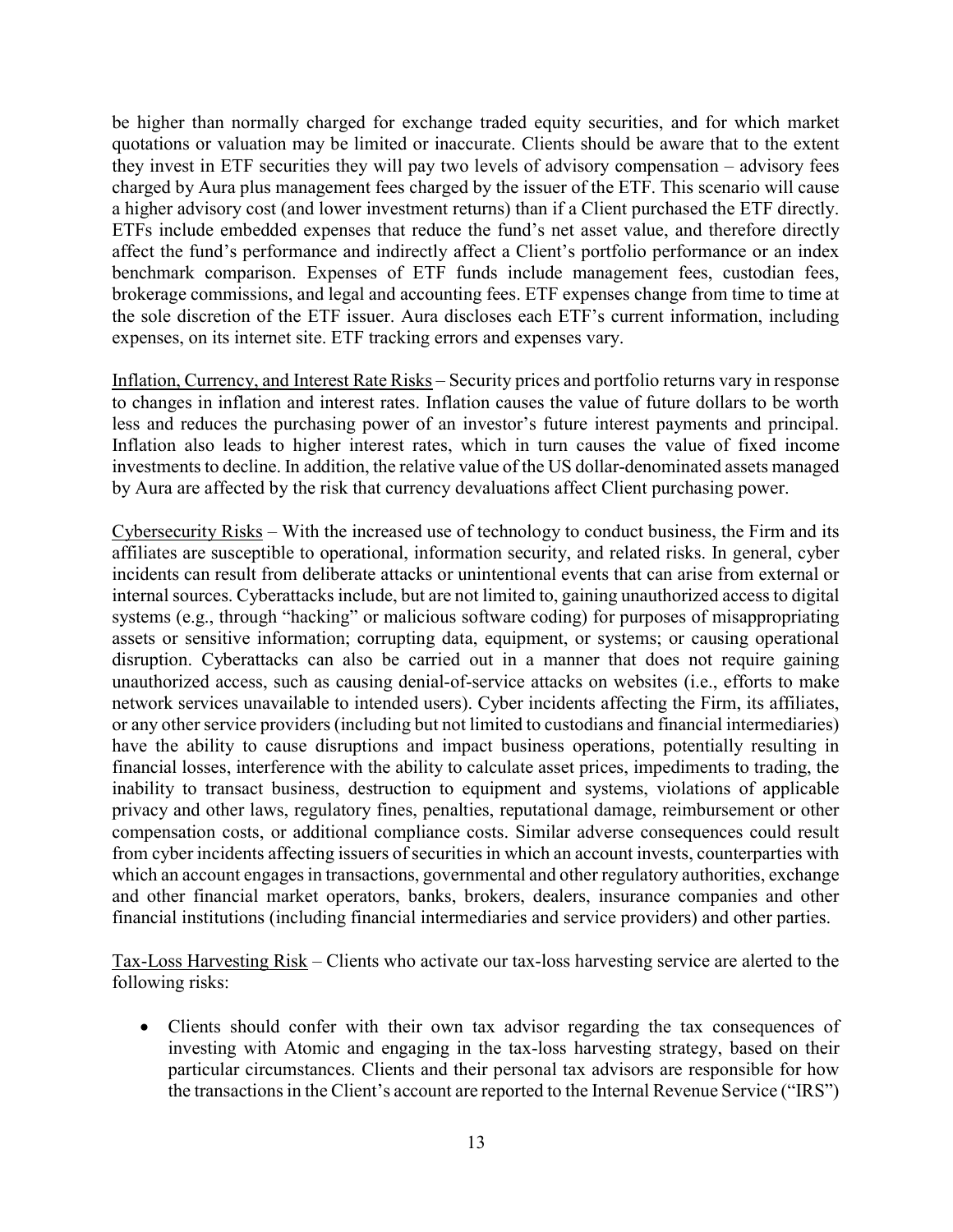or any other taxing authority. Atomic assumes no responsibility to you for the tax consequences of any transaction, including any capital gains and/or wash sales that may result from the tax-loss harvesting strategy.

- Atomic's tax-loss harvesting service is not intended as tax advice, and Atomic does not represent in any manner that the tax consequences described will be obtained or that Atomic's investment strategy will result in any particular tax consequence.
- The performance of the new securities purchased through the tax-loss harvesting service may be better or worse than the performance of the securities that are sold for tax-loss harvesting purposes.
- Atomic's tax-loss harvesting service is designed to avoid creating "wash sales" in clients' accounts. Clients, however, are responsible for monitoring their accounts outside of Atomic to ensure that transactions in the same security or a substantially similar security do not create a wash sale. A wash sale occurs when a taxpayer sells a security at a loss and then purchases the same security or a substantially similar security over a period of 61 days: the day of the sale, the 30 days before the sale, and the 30 days after the sale. If a wash sale occurs, the IRS may disallow or defer the loss for current tax reporting purposes. Wash sales can occur even if the securities are sold and then bought in different accounts.
- Not all the losses may be used to offset gains in the year they were recognized due to wash sales. Thus, wash sales can diminish the effectiveness of tax-loss harvesting by deferring to a future year a tax loss that could have been used to offset income or capital gains in the current year.

Environmental, Social, and Governance Investing Risk – An account that employs an ESG investing strategy, which typically selects or excludes securities of certain issuers for reasons other than performance, carries the risk that the account's performance will differ from accounts that do not utilize an ESG investing strategy. For example, the application of this strategy could affect the account's exposure to certain sectors or types of investments, which could negatively impact the Account's performance. Socially responsible norms differ by region, and an issuer's ESG practices or the Adviser's assessment of an issuer's ESG practices may change over time.

Aura, through the Platform, generates Recommendations based on the information about a Client's risk tolerance and investment time horizon, in each case as provided by each Client as part of the Suitability Questionnaire. Other information collected by Aura through the Platform may include, among other things, information about a Client's identity, liquidity, age, e-mail address, physical address, location, nationality, citizenship, tax residency, or other information that is supplied to Aura through the Platform. Clients agree to promptly update any Client Information provided to Aura that is no longer accurate using the Platform.

#### Item 7 Client Information Provided to Portfolio Managers

Aura acts as the sole portfolio manager under the Program and, as such, it does not share Client information with any other portfolio managers. Aura has access to all Client information with respect to the particular Client accounts managed through the Aura App. The Aura App relies on information provided by the Client through the interactive questionnaire in order to provide investment advice. Aura gathers information regarding the Client's financial circumstances, investment goals, and investment objectives. Other information collected by Aura through the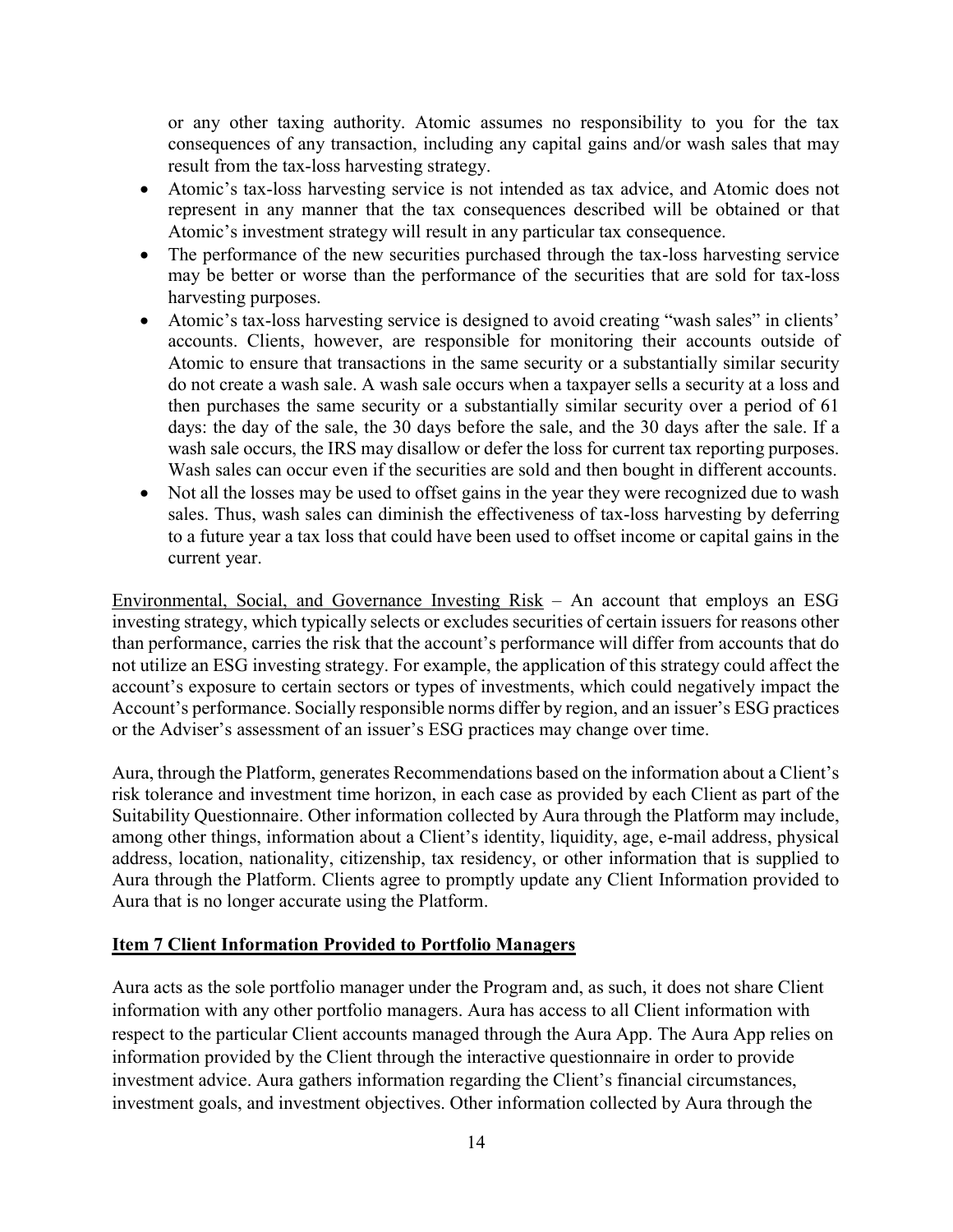questionnaire may include, among other things, information about a Client's investment horizon, investment experience, and net worth. Clients are reminded to promptly update the information provided in their profiles, entered via the Aura App, if such information changes.

#### Item 8 Client Contact with Portfolio Managers

Clients may contact Aura's customer support team via email at info@aurafinance.io with respect to technical questions and service issues regarding the Platform (as defined below). However, Aura does not provide investment advice in person, over the phone, live chat, or in any other manner other than through the advisory services available on the Platform.

#### Item 9 Additional Information

#### Disciplinary Information

Registered investment advisers are required to disclose all material facts regarding any legal or disciplinary events that would be material to a Client's evaluation of Aura's advisory business or the integrity of Aura's management. Aura has no reportable material legal or disciplinary events to disclose related to Aura or any of its management persons.

In the ordinary course of its business, Aura and its employees have in the past been, and may in the future be, subject to periodic audits, examinations, claims, formal and informal regulatory inquiries, requests for information, subpoenas, investigations, and legal or regulatory proceedings, involving the SEC, other regulatory authorities, or private parties.

Additional information about Aura's advisory affiliates is contained in Part 1 of Aura's Form ADV.

#### Other Financial Industry Activities and Affiliations

Aura has engaged Pershing and Atomic to act as the Custodians and Broker-Dealers for Aura accounts.

#### Code of Ethics

Aura owes a fiduciary duty to its Clients. This means that Aura puts the interests of its Clients ahead of its own, and manages for perceived or actual conflict of interests that may arise in relation to its advisory services. Aura has adopted a Code of Ethics which is designed to ensure that we meet our fiduciary obligation to Clients, enhance our culture of compliance within the Firm, and detect and prevent any violations of securities laws.

Aura's Code of Ethics ("Code") establishes standards of conduct for all Aura's employees, including all officers, directors, employees, certain contractors and others, and is consistent with the code of ethics requirements of Rule 204A-1 under the Advisers Act. The Code includes general requirements that all employees comply with their fiduciary obligations to Clients and applicable securities laws, and specific requirements relating to, among other things, personal trading, insider trading, conflicts of interest, and confidentiality of client information. Each new employee receives a copy of the Code when hired or engaged by Aura. Aura sends copies of any Code amendments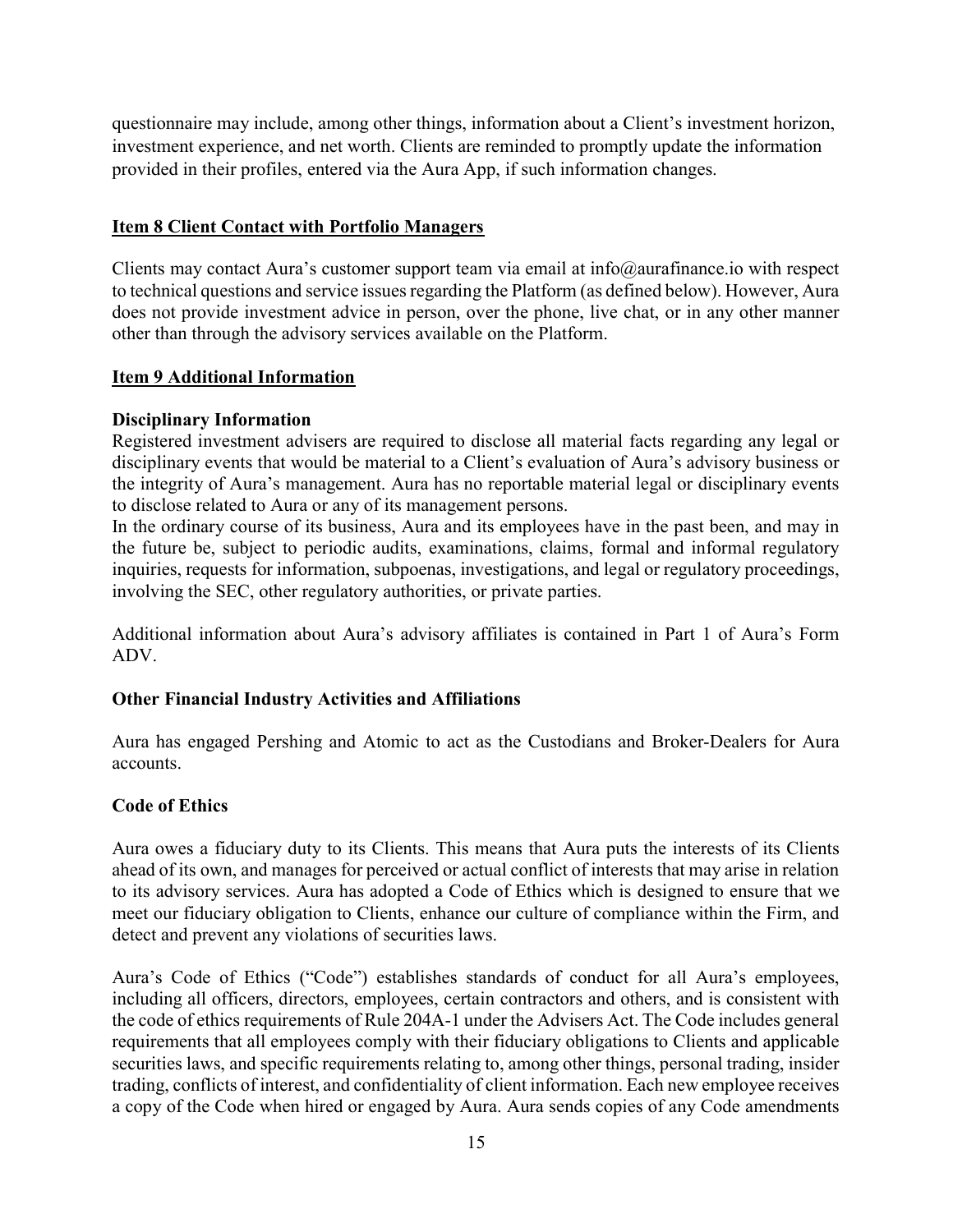to all supervised persons, who must acknowledge in writing having received the Code and the amendments. Annually or as otherwise required, each supervised person must confirm that they have complied with the Code during such preceding period.

In order to mitigate the potential risks associated with personal trading, Aura has instituted preapproval procedures for trades in specified securities. Aura reserves the right to prevent any Supervised Person transactions in any security for any reason it deems appropriate. In the event that the Firm's personal trading policies are not complied with, the Firm may require the Supervised Persons to reverse, cancel or disgorge profits of a transaction that did not meet the provisions of this policy, in addition to other sanctions, at the discretion of the Chief Compliance Officer.

All employees are required to report violations of the Code promptly to the Chief Compliance Officer. The complete Code of Ethics is available to any client or prospective Client upon request.

#### Participation or Interest in Client Accounts

Managing conflicts of interest is an integral part of Aura's compliance program. We believe that no organization can totally eliminate conflicts that exist explicitly or implicitly. Aura evaluates its business activities and the actual and possible conflicts that may emerge from its activities on an ongoing basis. To the extent that existing or new business activities raise an actual conflict of interest, or even the appearance of a conflict, we endeavor to provide the Client with full and clear disclosure or to take action to avoid them. Aura acts as investment adviser under the Advisers Act in accordance with fiduciary standards.

You may request to receive a copy of the Adviser's Code of Ethics by emailing info@aurafinance.io.

#### Brokerage Practices

Aura places all brokerage orders with its Broker-Dealers, Pershing and Atomic, to buy, rebalance, and sell as necessary to maintain the asset allocation of the model Portfolio selected for each Client Account.

Aura recognizes that conflicts of interest exist with respect to aggregating orders of various client types, such as individuals, as well as aggregating client orders with the orders on behalf of accounts advised by Aura in which we, our employees and/or principals have an economic interest ("proprietary accounts"). To mitigate any such conflicts of interest, all clients participating in the aggregated order receive an average share price with all other transaction costs shared on a prorata basis. Under no circumstances will one advisory client be favored over any other advisory client. The Firm does not engage in activities involving "soft dollars."

Notwithstanding the foregoing, Clients will be responsible for any transaction and settlement costs where the Custodian executes client transactions in foreign markets, such as a purchase of a non-U.S. security through a local executing broker-dealer. In addition, the Custodian will trade away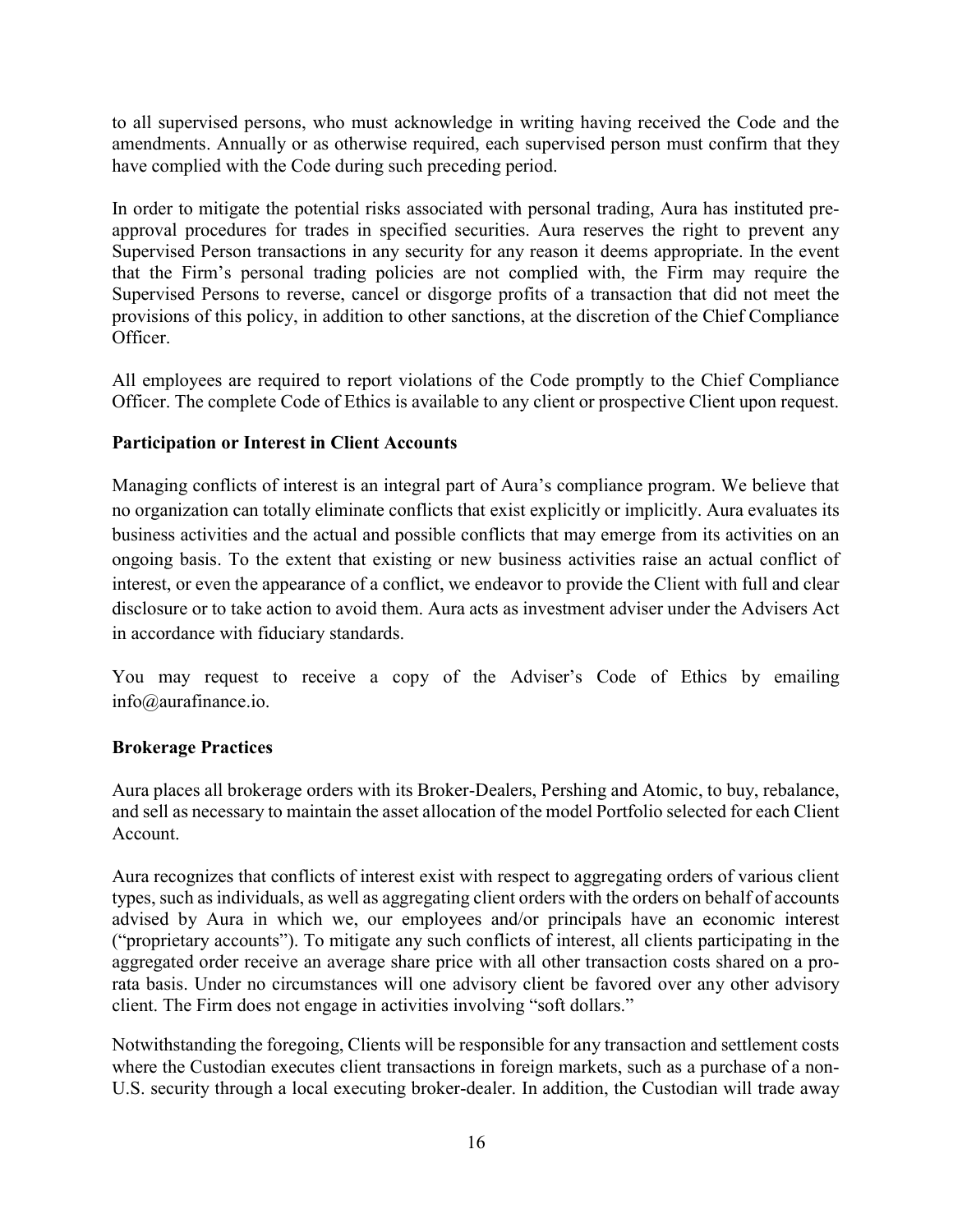in certain instances, such as when the Custodian is unable to execute a particular type of transaction. Each client will be responsible for any brokerage fees or other expenses that are associated with such transactions in addition to the wrap fee.

In seeking best execution, the determinative factor is not just cost, but whether the transaction represents the best qualitative execution, taking into consideration the full range of the broker's services described above. Clients should understand that the appointment of Pershing or Atomic as their brokers for their accounts may result in disadvantages to the Client as a possible result of less favorable executions than may be available through the use of a different or a wider range of broker-dealers. Not all advisers require their clients to direct brokerage.

#### Brokerage for Client Referrals

The Firm does not consider, in selecting or recommending broker-dealers, client referrals from a broker-dealer. The Firm does not receive client referrals from Pershing or Atomic

#### Directed Brokerage

The Firm does not accept request for directed brokerage arrangements from clients.

#### Review of Accounts

An important part of the Program relationship involves providing the Client with the opportunity to engage in periodic online reviews. These reviews provide updates on the progress of the Client's Aura Account, performance of the Client's Aura Account's portfolio and other important information about the Client's Investments. This review is also an opportunity to ensure that the information the Client provides is complete, accurate and reflects the Client's financial situation and objectives for the Aura Accounts enrolled in the Program. If the Client is the custodian of this account for the benefit of another person, please keep in mind that these assets will be invested for the benefit of the other person. The information the Client provides should reflect the views and circumstances of the beneficiary of the Client Account. Clients can access their quarterly and, if applicable, monthly brokerage account statements provided by Atomic detailing their account information via the Platform.

Aura's automated investment advisory service assumes a Client's portfolio will not stay optimized over time and must be periodically rebalanced back to its target allocation or for tax loss harvesting. The Program monitors and rebalances each Client's portfolio in accordance with the model portfolio rebalancing described above. Aura conducts reviews when Clients make changes to their risk profiles. Aura assumes no responsibility to Clients for the tax consequences of any transaction, including any capital gains that may result from the rebalancing of Client Accounts.

#### Client Referrals and Other Compensation

Adviser may enter into arrangements with various third-party companies for the purpose of those companies introducing their users to new services and offerings of the Adviser that may be of potential benefit to them. These third parties will receive revenue sharing from the Adviser for such referrals. The decision of whether to accept or implement the Adviser's services is at the